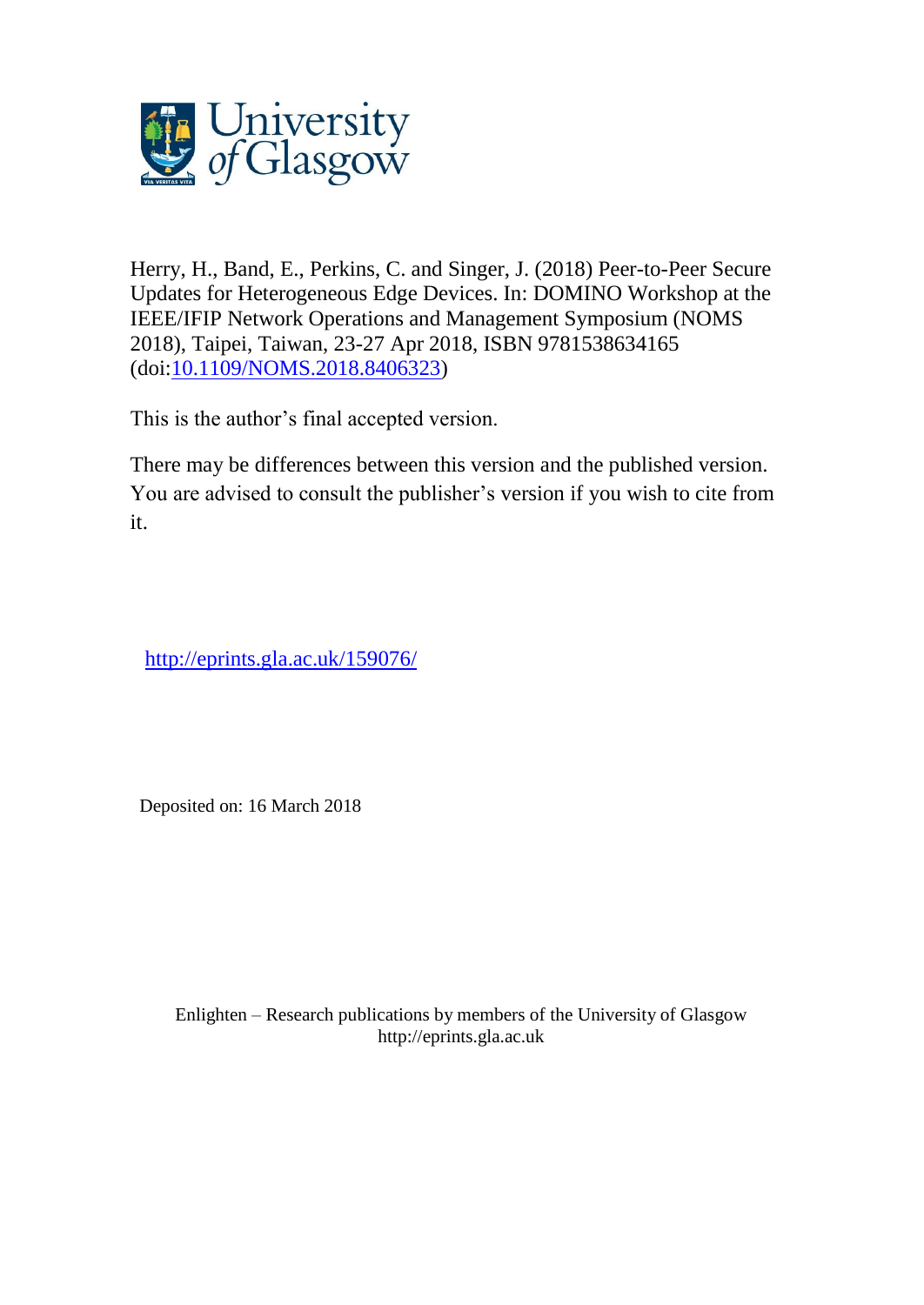# Peer-to-Peer Secure Updates for Heterogeneous Edge Devices

Herry Herry<sup>∗</sup>, Emily Band<sup>†</sup>, Colin Perkins<sup>‡</sup>, and Jeremy Singer<sup>∗</sup> School of Computing Science, University of Glasgow, Glasgow G12 8QQ, United Kingdom ∗ {herry.herry, jeremy.singer}@glasgow.ac.uk, †2038561B@student.gla.ac.uk, ‡ csp@csperkins.org

*Abstract***—We consider the problem of securely distributing software updates to large scale clusters of heterogeneous edge compute nodes. Such nodes are needed to support the Internet of Things and low-latency edge compute scenarios, but are difficult to manage and update because they exist at the edge of the network behind NATs and firewalls that limit connectivity, or because they are mobile and have intermittent network access. We present a prototype secure update architecture for these devices that uses the combination of peer-to-peer protocols and automated NAT traversal techniques. This demonstrates that edge devices can be managed in an environment subject to partial or intermittent network connectivity, where there is not necessarily direct access from a management node to the devices being updated.**

#### I. Introduction

Deployment of smart campuses and smart cities use lowcost, low-power edge compute devices to build sensor and control systems, and to provide smart edge compute nodes. Such systems often start small, with a few tens of nodes, but deployments can rapidly scale to many thousands of devices, and future systems can be expected to be still larger scale. The devices that comprise these systems can be in inaccessible locations, be mobile, or be in private residences. Remote administration is essential to ensure that security updates are applied, and to install new applications and services.

Standard cluster management tools, such as Puppet [1], Chef [2], and Ansible [3], have a track record of allowing administrators to successfully manage large numbers of devices. However, these tools rely on either direct push network access from the central management systems to the devices being managed, or on having the devices have access to a wellconnected central server from which they can pull updates. Such cluster management tools work well for always-on nodes in well-connected networks, such as data centres, but are not suitable for more the distributed, mobile, ad-hoc, and otherwise poorly-connected environments we consider.

Additionally, relying on a central management server to provide updates, whether push from that server to edge nodes or pulling updates from the server, introduces robustness and scalability concerns. The central server is a single point of failure, vulnerable to hardware and software failures and malicious attacks, and will likely become a performance bottleneck as the system grows. The use of replicated servers, content distribution networks, and similar mechanisms can address these concerns, but come with significant financial and complexity costs.

In this paper, we consider an alternative to such centralised systems, and explore whether peer-to-peer overlay protocols can enable secure, scalable, and cost-effective system updates for large-scale networks of heterogeneous edge devices. We consider how to build an overlay in networks with limited connectivity, such as those behind network address translator (NAT) devices, restricted firewalls, or with intermittent connections to the Internet, and how to use this to deploy updates in a scaleable manner.

To support this, we have designed and built a prototype decentralised management framework that distributes system updates and management scripts via a peer-to-peer overlay. This allows us to manage devices that do not have direct network access such as nodes behind network address translators (NATs) or firewalls. Also, the nodes in local network could share the same update files, saving the bandwidth to the external network. Moreover, we may not need a dedicated update server since every node can provide the updates for the others. Our framework combines several key techniques:

- 1) STUN-based UDP hole punching to discover and open NAT bindings;
- 2) a gossip protocol to deliver short messages, similar in scope to Serf[4], to distribute update notifications; and
- 3) BitTorrent to securely distribute the software updates.

Our contribution is to demonstrate that clusters of edge devices can be managed in an environment subject to partial or intermittent network connectivity, and in the presence of NATs and firewalls, where there is not necessarily direct access from a management node to the devices being updated.

The remainder of this paper is organized as follows. We begin, in Section II, but outlining the challenges inherent in building a peer-to-peer update protocol that can operate in today's challenged network environment. We describe our proposed system architecture in section III, and give an example of its operation in in Section IV. Related work is discussed in section V. Finally, section VI concludes and considers future work.

## II. Challenges in Peer-to-Peer Cluster Updates

The deployment and subsequent need to manage large-scale clusters of heterogeneous edge devices forces us to consider issues that do not occur in traditional data centre networks. These devices lack a standard device hardware configuration;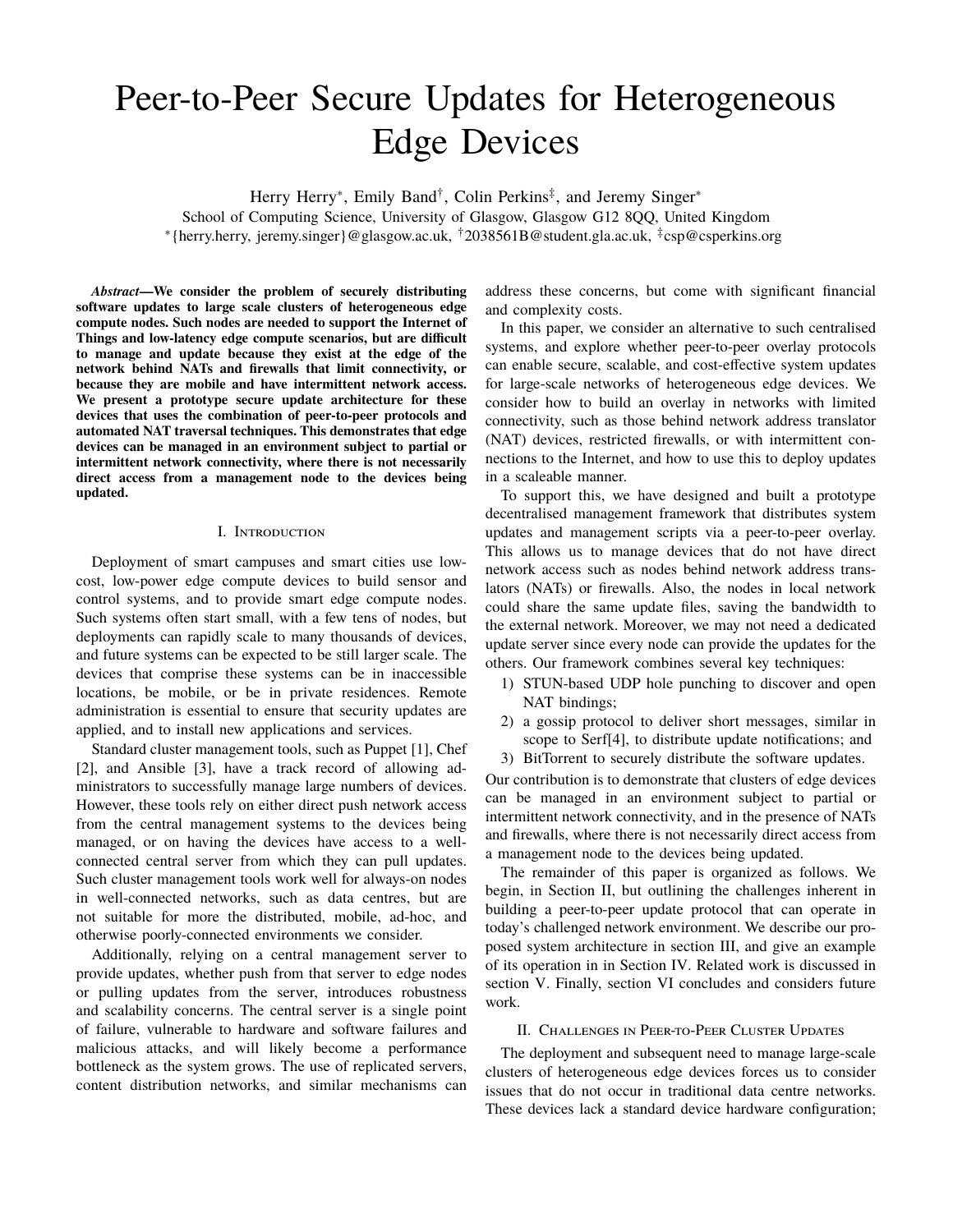tend to be relatively underpowered, and may not be able to run heavy-weight management tools due to performance or power constraints. In addition, they tend to have only limited network access due to the presence of firewalls, NATs, or intermittent connectivity, and so cannot be assumed to be directly accessible by a management system.

The issue of limited network connectivity is a significant challenge for the management and secure updating infrastructure. Traditional data centres are built around the assumption that hosts being managed are either directly accessible to the management system, or they can directly access the management system, and that the network is generally reliable. This is increasingly not be the case for the devices we consider. There are several reasons for this:

- 1) devices will be installed in independently operated residential or commercial networks at the edge of the Internet, and so will be subject to the security policies of those networks, and will be protected by the firewalls enforcing those policies.
- 2) devices located in independently operated networks may be in different addressing realms, and traffic may need to pass through a NAT between the device being managed and the management system.
- 3) devices may not always be connected to the Internet, perhaps because they are mobile, power constrained, or otherwise have limited access.

Traditional cluster management tools fail in these environments since they do not account for NAT devices and partial connectivity, and frequently do not consider intermittent connectivity. Management and updating tools need to evolve to allow node management via indirect, peer-to-peer, connections that traverse firewalls that prohibit direct connection to the system being managed. They must also incorporate automatic NAT traversal, building on protocols such as STUN and ICE [5], [6] to allow NAT hole-punching and node access without manual NAT configuration<sup>1</sup>.

Existing cluster management tools scale by assuming a restricted, largely homogeneous, network environment, but this is not scenario we envisage for sensor and control networks, or edge computing. Such systems will increasingly be deployed in the wild, at the edge of the network, where the network performance and configuration is not predictable. Update and management tools must become smart about maintaining connectivity in the face of these difficulties to manage nodes to which there's no direct access. In the remainder of this paper, we outline a prototype system that aims to begin to address these challenges.

## III. System Architecture

Our peer-to-peer secure update framework requires every node to have the following capabilities:



Fig. 1: The architecture of Peer-to-Peer Secure Update framework.

- 1) it can receive update notifications and download the update file from at least one other peer;
- 2) it can relay notifications/share updates with other peers;
- 3) both (1) and (2) should work even though the peer is behind NAT or firewall;
- 4) it can independently deploy updates on local node; and
- 5) it can verify integrity of notifications and updates to avoid malicious activity, e.g., man-in-the-middle attacks.

Driven by the above requirements, we design a framework whose architecture is depicted in figure 1. The framework uses an agent, that runs on every node, which consists of four components: manager, NAT traversal messaging (NAT-TM), BitTorrent client, and deployment. The design is mainly targetting a system that runs a Linux operation system, although it can be adapted to other platforms.

The *manager* is a component that receives an update notification in the form of torrent-file either from an administrator or other agents. It uses a public-key, which is installed on every node, in order to verify the integrity of torrent-file. It triggers the download by passing the torrent-file to BitTorrent client, and calls *deployment* component to apply the update once the download has finished. It also relays the notification to its peers using a peer-to-peer overlay network provided by *NAT-TM*.

The *NAT Traversal Messaging* component (NAT-TM) provides a peer-to-peer overlay network which uses a gossip protocol to distribute a message to its peer, in scope similar to the one that is implemented in Serf [4]. It uses the UDP hole punching via the STUN protocol [8], [5] to enable bidirectional communication with nodes behind NATs.

The *BitTorrent client* receives a torrent-file from *manager* and uses it to download the update file from its peers. Our prototype is using an off-the-shelf BitTorrent client i.e. Transmission [9] which supports Distributed Hash Table (DHT) [10] that enables trackerless network. *Manager* monitors the download status from the log file generated by Transmission.

Finally, the *deployment* component receives the update file and the target resource identifier from *manager*. It then invokes a provisioning tool such as Puppet or just simply a shell script to apply the update.

The standard format of torrent-file contains trackers' address and files' information, where each file's information consists of filename, file-length, piece-length, and cryptographic-hash of file pieces [11]. However, there are some important information that are missing from this standard, which are

<sup>1</sup>Existing peer-to-peer management tools, for example APT-P2P [7] and HashiCorp Serf [4], require NAT/firewall pinholes to be manually configured, to allow access by the management tools, limiting their applicability to environments with system administration support.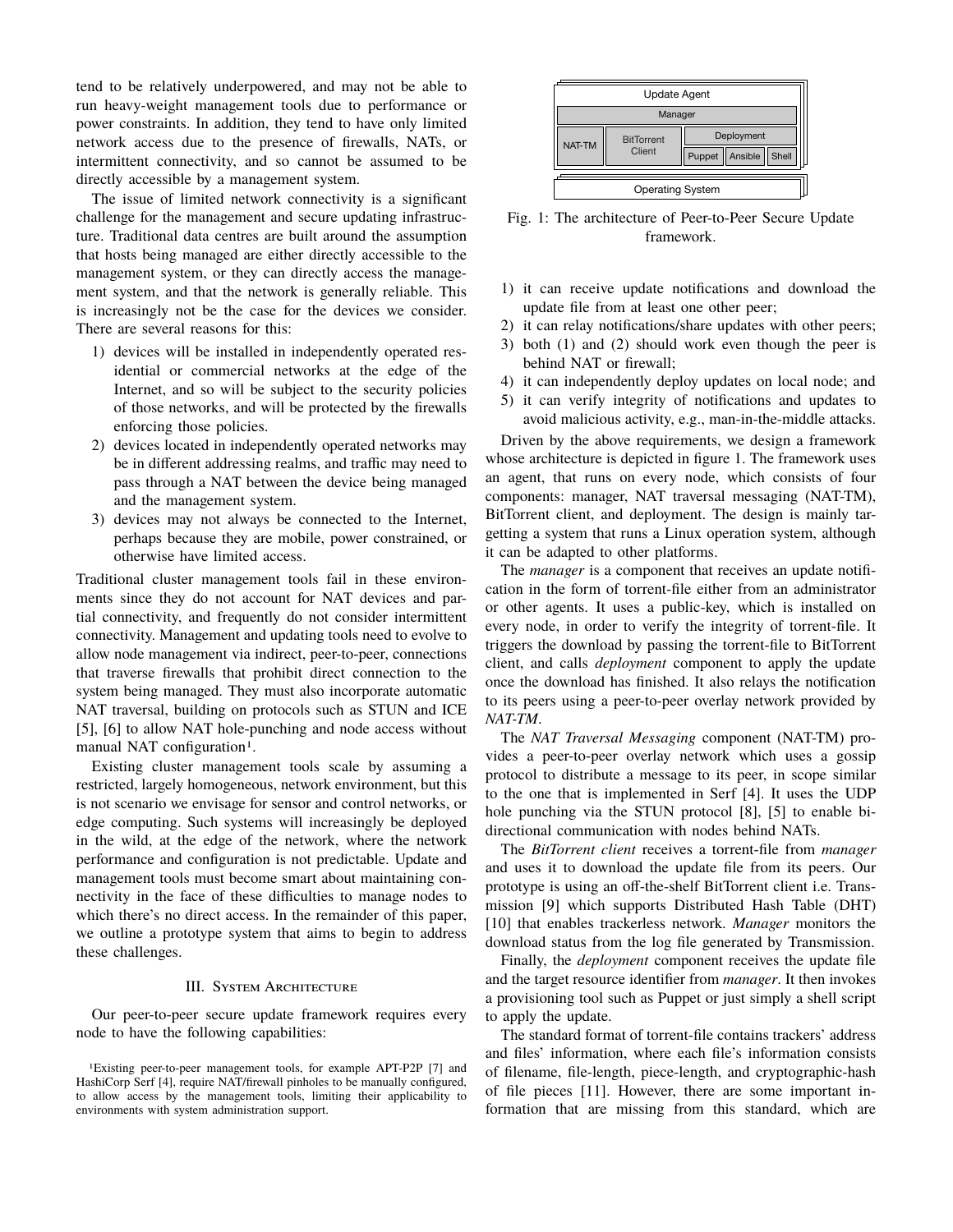required by our framework to work properly, including: 1) digital signature, for integrity checking; 2) resource identifier, which distinguishes two different target resources that will be updated; and 3) version, that helps the agent to ignore outdated update which might still exist in the network. Because of this, we enrich the standard format with these new information. For signature, we implement a draft scheme that is proposed in [12] which uses a private-key owned by the administrator, and a public-key installed on every node, for signing and verifying the torrent-file. Unfortunately, we are not aware of any proposal that provides the other two. Thus, we add a Uniform Resource Identifier (URI) and a (monotonically increasing) version into our new format, which is called as torrent-file++.

Our current design considers two main threats: 1) manin-the-middle attack, and 2) re-distribution of an old, potentially vulnerable, version of the software. The agent mitigates the former by discarding any torrent-file++ that fail the digital signature verification. For the latter, the agent uses the URI to retreive the last update version (from its local database) that had been applied before, and only accepts the torrent-file++ with newer version.

We choose BitTorrent because it has been widely proven to be reliable to securely distributing files. The file integrity can be verified using cryptographic-hash of file-pieces. Popular BitTorrent clients, such as Transmission, implement NAT Port Mapping protocol (NAT-PMP) [13] to work with NATs. We also can limit the network usage of the BitTorrent clients for low bandwidth environments.

# IV. Example

This section gives an example that illustrates the operations of our peer-to-peer secure update framework.

Assume we have a 4-nodes system as illustrated in figure 2a, where: node 1 is fully connected to the internet; node 2 is in a private network connected to the internet via a NAT; and node 3 and 4 are in a private network connected to the internet via a restricted firewall which does not allow any communication initiated from outside. Each node runs an agent whose architecture is depicted in figure 1.

As administrator, we would like to apply an update on all nodes to fix a security vulnerability. The process of deploying this update using our peer-to-peer framework can be summarised as follows:

- (Figure 2a) The administrator creates a torrent-file from the update-file, signs it using a private-key, and uploads both files into node 1. Note that the files could be uploaded to any node.
- (Figure 2b) The agent of node 1 verifies the integrity of torrent-file using its public-key as well as the integrity of update-file using cryptographic hashes of file piece available in the torrent-file. The update will be deleted if the verification fails. Otherwise, the agent deploys it on local node and then passes the files to a BitTorrent client for sharing with other nodes.
- (Figure 2b) The agent of node 2 performs a UDP hole punching by sending a message to the STUN server through the NAT. This opens a particular port (EPort2) on the NAT router which is accessible from internet. The STUN server records this information by keeping the internal IP and port (IP2, Port2) and the external IP and port (EIP2, EPort2) of node 2 in its session table. Since the router will close EPort2 if there is no activity for a period of time, then the agent periodically sends a keepalive message to the STUN server to keep the port open.
- (Figure 2b) For node 3 and 4, the administrator should manually reconfigure the firewall to open a particular port allowing incoming UDP packets to a trusted node, which in this case is node 3. While node 4 will use node 3 as a bridge. The agent of node 3 sends a message to the STUN server that allows its internal IP/port (IP3, Port3) and external IP/port (EIP3, EPort3) to be recorded in the session table.
- (Figure 2c) The STUN server sends its session table to node 1, 2 and 3 so that each node knows which IP/port that should be used to communicate with the others. This activity is done periodically in order to propagate any changes on the session table whenever some nodes joins or leaves the cluster.
- (Figure 2d) After the agent of node 1 knows the external IP/port of node 2 and 3, then it sends the torrent-file to these nodes as a notification that a new update is available. The agents of node 2 and 3 then verify the integrity of torrent-file using their public-keys. If it is verified, then the agent of node 3 sends the torrent-file to node 4, which will also verify it using its public-key.
- (Figure 2e) Since the agents of node 2, 3, and 4 already have the torrent-file, they could start downloading the update-file by submitting the torrent-file to the BitTorrent client.
- (Figure 2f) When the download has finished, the agents can deploy the update on their local node by invoking necessary management scripts.

# V. Related Work

Mainstream OS update services feature peer-to-peer content distribution. For instance, the Windows 10 'Delivery Optimization' system [14] provides a peer-based distributed cache, as of late 2016, to mitigate bandwidth issues for large updates [15]. The Debian package management tool has an integrated peer-to-peer download facility called apt-p2p [7], [16]. It fetches update files using BitTorrent, via a transparent http proxy. Package validation requires cryptographic hash value comparisons with known values from a trusted server.

Dale and Liu [16] identify problems with peer-to-peer updating, such as long wait times and different users requiring different subsets of available applications. Zhang et al. [17] present optimizations to the underlying Kademlia distributed hash table (DHT) algorithm to improve the file-piece search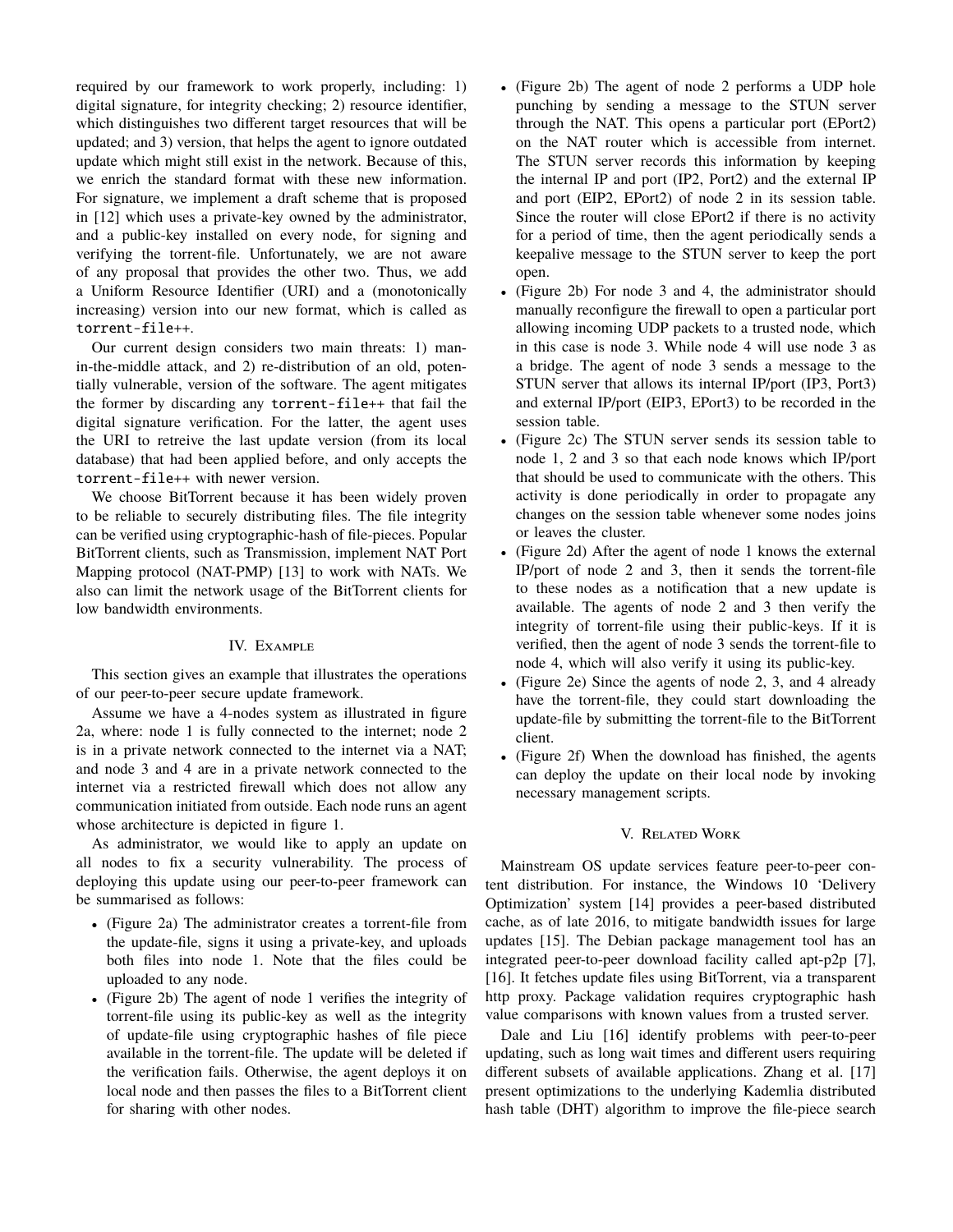

Fig. 2: An example update process of a system where some nodes are behind a NAT (node 2) or a firewall (node 3 and 4).  $IP_x$ , Port<sub>x</sub>, EIP<sub>x</sub> and EPort<sub>x</sub> are the internal IP address, the internal port, the external IP address, and the external port of the agent on node<sub>x</sub>, respectively.

performance. However these problems are not relevant to the challenges mentioned in section II.

Other system-level peer-to-peer distribution services include peer-npm [18] which handles JavaScript package management. This is a modular system, so it can interface with multiple distributed file system backends to retrieve packages and metadata.

BitTorrent, torrent-tracker, and distributed hash table (DHT) implementations are all well-known aspects of peer-to-peer distribution networks. Our system relies on these openly available technologies.

Serf [4] is a gossip-based protocol [19] that enables decentralized service discovery and orchestration in a cluster of nodes. It supports an event-based system, effectively enabling a peer-to-peer publish/subscribe model. Our system uses a similar protocol to inform IoT nodes of configuration change events.

Puppet [1], Chef [2], and Ansible [3] are industry-standard configuration management tools, provisioning software and services on remote nodes. These tools generally require continuous network connectivity for master/slave style orchestration. Our work involves moving configuration management to a more heterogeneous, distributed network, while still maintaining some compatibility with existing solutions. For instance, we support Puppet updates initiated via our overlay network.

One early suggestion for updating a network of sensor nodes involves assigning a random slot time for each node to download the update from a central server [20].

## VI. Conclusion and Future Works

We have developed a peer-to-peer secure update framework and proved that its prototype can update securely the system with partial network connectivity, and works in the presence of NATs or firewalls.

Future work will integrate this peer-to-peer secure update framework into the FRµIT2 testbed to enhance scalability, and allow us to manage hosts in challenged network environments.

<sup>2</sup>The Federated RaspberryPi µ-Infrastructure Testbed (https://fruit-testbed. org) is a testbed of federated, geo-distributed micro-datacenters. The project aims to aggregate low-cost, low-power, commodity infrastructure to form an efficient and effective compute fabric for key distributed applications.